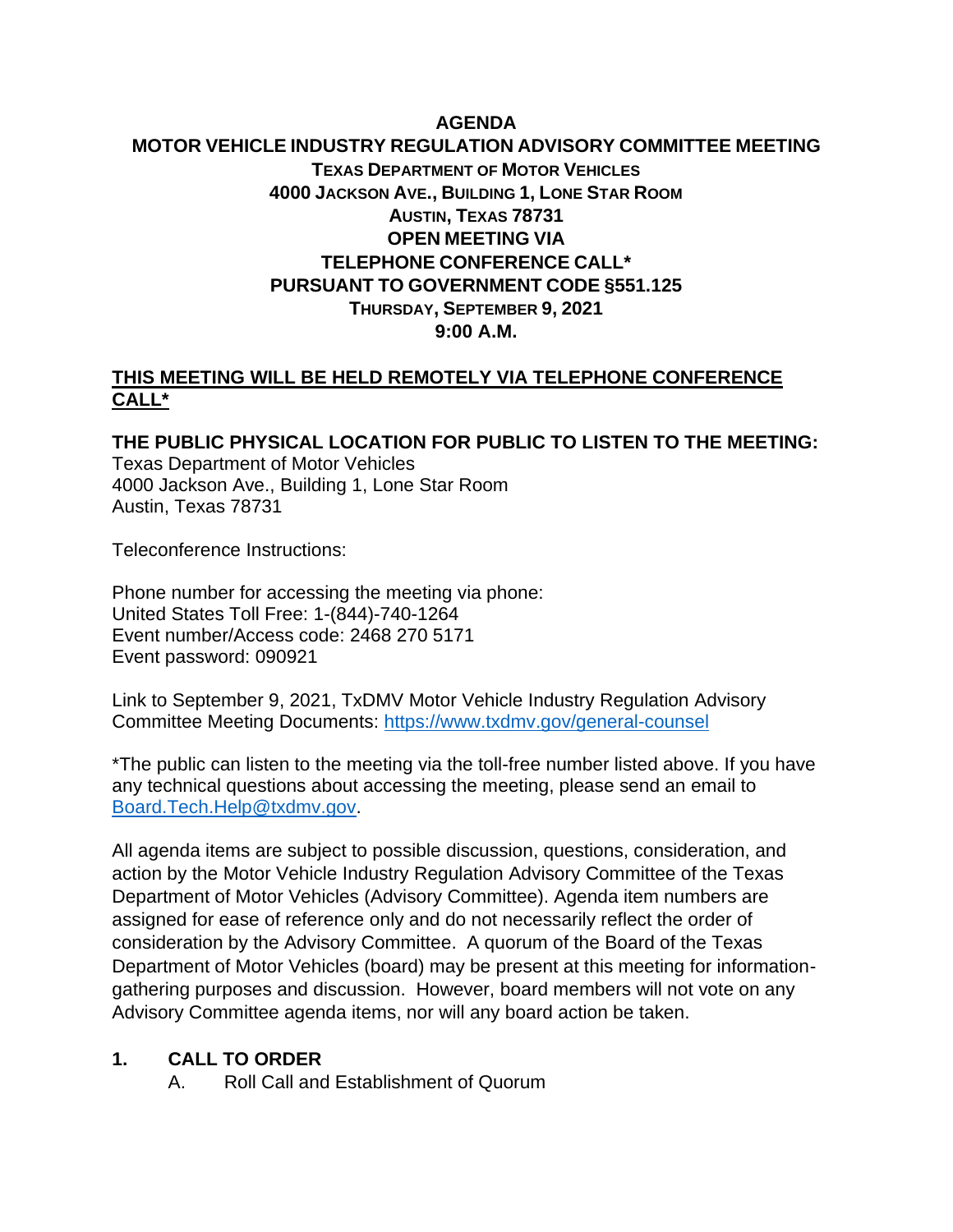B. Welcoming Remarks and Introduction of Advisory Committee Members - Whitney Brewster

### **2. DISCUSSION, BRIEFING, AND ACTION ITMES**

- A. Purpose, General Information, and Scope of the Advisory Committee - TxDMV Office of General Counsel (BRIEFING ONLY)
- B. Nominations and Selection of Advisory Committee Presiding Officer - TxDMV Office of General Counsel (ACTION ITEM)
- C. Nominations and Selection of First Vice Chair to Act as the Presiding Officer When the Presiding Officer is Not Available and to Make Presentations to the Board - Presiding Officer (ACTION ITEM)
- D. Nominations and Selection of Second Vice Chair to Act as the Presiding Officer When the Presiding Officer and the First Vice Chair Are Not Available and to Gather and Organize Presentations to the Board - Presiding Officer (ACTION ITEM)
- E. Recommendations of Advisory Committee for Presentation to the Board - TxDMV Office of General Counsel and Presiding Officer (BRIEFING AND DISCUSSION)
- F. Implementation Plan for Advisory Committee Recommendations Regarding House Bill 3927 - TxDMV Staff
	- i. Overview and History of Temporary Tags TxDMV Vehicle Titles and Registration Division (BRIEFING AND DISCUSSION)
	- ii. Implementation of House Bill 3927; Tag Denial and Maximum Tag Limits - TxDMV Enforcement Division and TxDMV Motor Vehicle Division (BRIEFING AND DISCUSSION)

# **3. PUBLIC COMMENT**

# **4. ADJOURNMENT**

The Advisory Committee will allow an open comment period to receive public comment on any agenda item or other matter that is under the jurisdiction of the Advisory Committee. No action will be taken on matters that are not otherwise part of the agenda for the meeting. For subjects that are not otherwise part of the agenda for the meeting, Advisory Committee members may respond in accordance with Government Code Section 551.042 and consider referring the matter to the board.